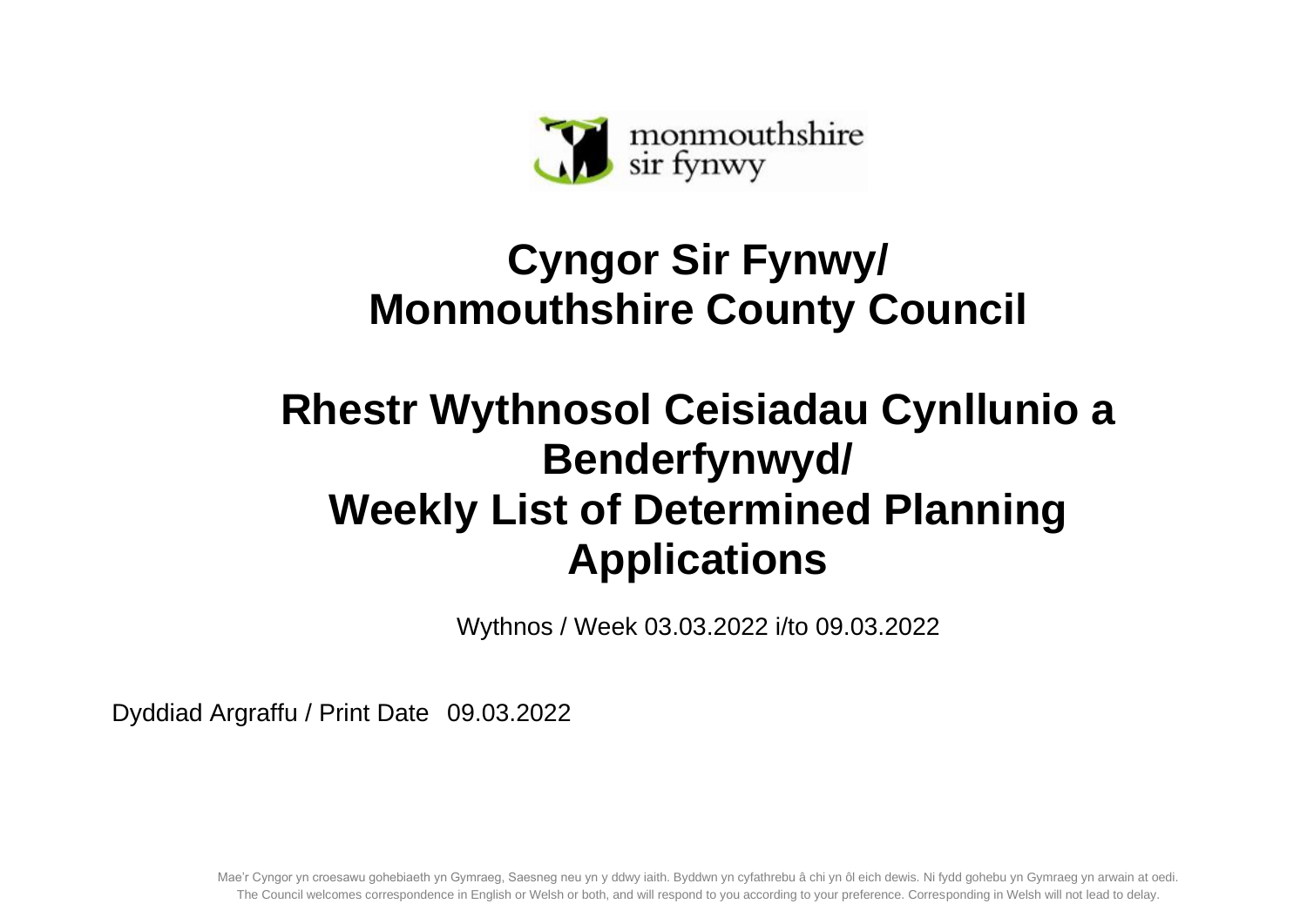| <b>Ward/Ward</b>                                                                 | <b>Rhif Cais/</b><br><b>Application</b><br><b>Number</b> | Disgrifia d o'r<br>Datblygiad/<br><b>Development</b><br><b>Description</b>                                                                                                                                             | <b>Cyfeiriad Safle/</b><br><b>Site Address</b>                                                                   | Penderfyniad/<br><b>Decision</b> | Dyddiad y<br>Penderfyniad/<br><b>Decision Date</b> | <b>Lefel Penderfyniad/</b><br><b>Decision Level</b> |
|----------------------------------------------------------------------------------|----------------------------------------------------------|------------------------------------------------------------------------------------------------------------------------------------------------------------------------------------------------------------------------|------------------------------------------------------------------------------------------------------------------|----------------------------------|----------------------------------------------------|-----------------------------------------------------|
| <b>Crucorney</b><br>Plwyf/ Parish:<br>Grosmont<br>Community<br>Council           | DM/2021/01757                                            | Planning - Addition of<br>photovoltaic cells to the<br>roof of a modern steel<br>portal framed shed with a<br>battery back up system<br>within the shed. The<br>shed is in the curtilage of<br>a grade II listed barn. | <b>Great Tresenny</b><br>Cross Ash To<br>Grosmont<br>Grosmont<br>Abergavenny<br>Monmouthshire<br>NP78HP          | Approve                          | 04.03.2022                                         | Delegated Officer                                   |
| <b>Cantref</b><br>Plwyf/ Parish:<br>Abergavenny<br><b>Town Council</b>           | DM/2022/00133                                            | Installation of a<br>Pharmaself 24<br><b>Prescription Collection</b><br>machine within the<br>existing shopfront with<br>vinyl wrap to front.                                                                          | 35 Brecon Road<br>Abergavenny<br>Monmouthshire<br>NP7 5UH                                                        | Approve                          | 04.03.2022                                         | <b>Delegated Officer</b>                            |
| <b>Priory</b><br>Plwyf/ Parish:<br>Abergavenny<br><b>Town Council</b>            | DM/2021/02084                                            | Proposed demolition of<br>ex garage and proposed<br>single storey extension<br>to side of dwelling and a<br>two storey infill extension<br>to the rear of dwelling.                                                    | 5 Springfield Road<br>Abergavenny<br>Monmouthshire<br>NP7 5TD                                                    | Approve                          | 04.03.2022                                         | Delegated Officer                                   |
| <b>Mardy</b><br>Plwyf/ Parish:<br>Llantilio<br>Pertholey<br>Community<br>Council | DM/2021/02067                                            | Rear two storey<br>extension to rear of<br>dwelling to provide<br>additional Living<br>accommodation and<br>bedroom.                                                                                                   | May Tree Cottage<br>Crowfield To Bryn-y-<br>gwenin Lane<br>Brynygwenin<br>Abergavenny<br>Monmouthshire<br>NP78AB | Approve                          | 08.03.2022                                         | Delegated Officer                                   |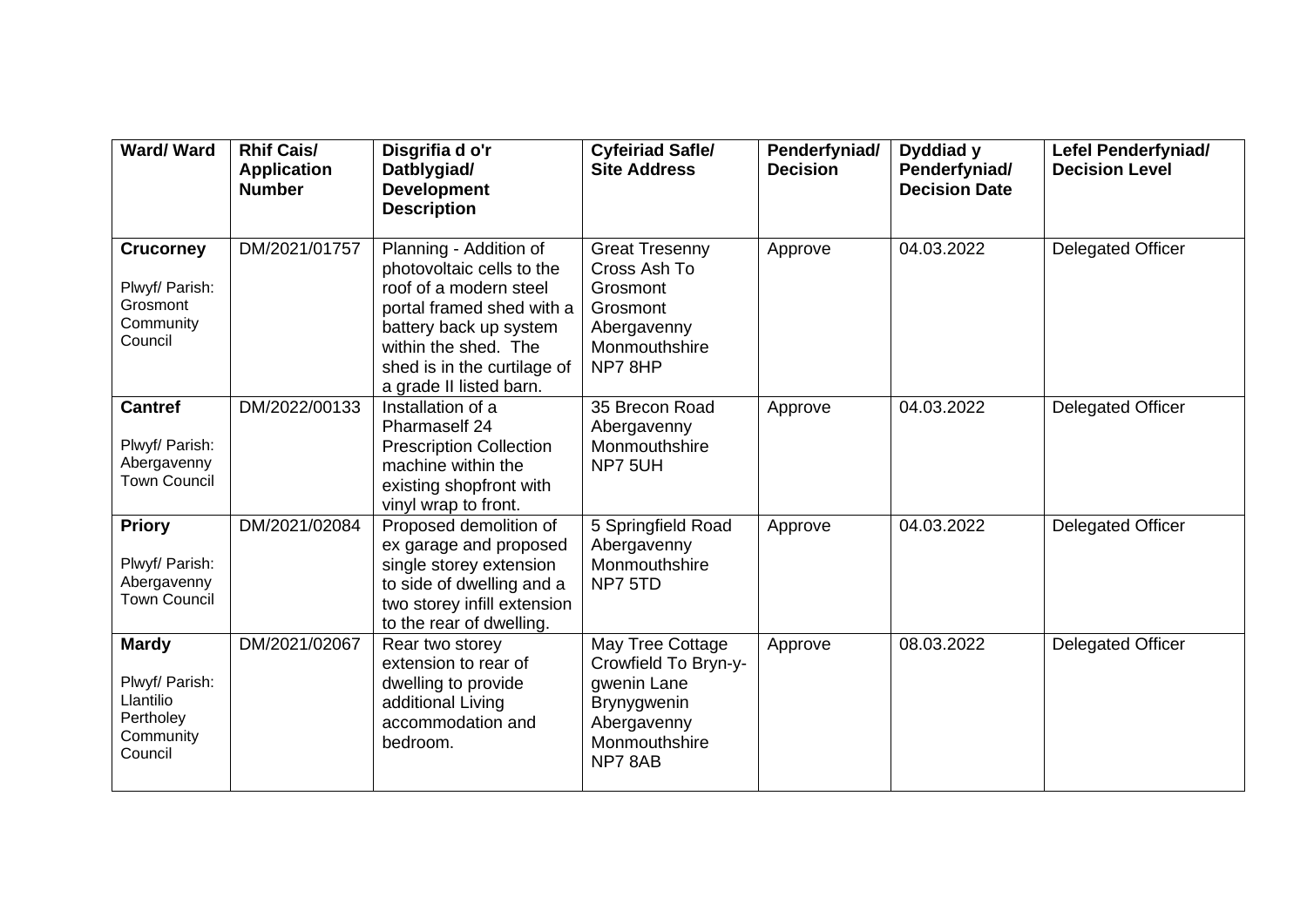| <b>Llantilio</b><br><b>Crossenny</b><br>Plwyf/ Parish:<br>Llangattock<br>Vibon Avel<br>Community<br>Council | DM/2021/01980 | 3 new Electric Vehicle<br><b>Charging Stations to</b><br>existing parking spaces                                                                                                                                                                              | The Rolls Of<br><b>Monmouth Golf Club</b><br>B4233 The Hendre<br>The Hendre<br>Monmouthshire<br><b>NP25 5HG</b>                       | Approve | 08.03.2022 | <b>Delegated Officer</b> |
|-------------------------------------------------------------------------------------------------------------|---------------|---------------------------------------------------------------------------------------------------------------------------------------------------------------------------------------------------------------------------------------------------------------|---------------------------------------------------------------------------------------------------------------------------------------|---------|------------|--------------------------|
| <b>Llantilio</b><br><b>Crossenny</b><br>Plwyf/ Parish:<br>Llantilio<br>Crossenny<br>Community<br>Council    | DM/2022/00270 | Non Material<br>Amendment to planning<br>decision<br>DM/2019/00041.<br>(Change to the position<br>of external door on the<br>south east elevation and<br>the removal of a door on<br>the plan within the south<br>west elevation.)                            | Raglan Lodge<br><b>Llantilio Crossenny</b><br>To Penrhos Farm<br><b>Llantilio Crossenny</b><br>Abergavenny<br>Monmouthshire<br>NP78TN | Approve | 08.03.2022 | <b>Delegated Officer</b> |
| <b>Llanover</b><br>Plwyf/ Parish:<br>Llanover<br>Community<br>Council                                       | DM/2021/01790 | Siting and occupation of<br>a caravan, provision and<br>conversion of buildings<br>to provide a single<br>residential dwelling along<br>with garden area.                                                                                                     | <b>Brooklet Lodge</b><br><b>Upper Coed Morgan</b><br>Coed Morgan<br>Monmouthshire<br>NP7 9UD                                          | Approve | 08.03.2022 | <b>Delegated Officer</b> |
| <b>Mitchel Troy</b><br>Plwyf/ Parish:<br><b>Mitchel Troy</b><br>Community<br>Council                        | DM/2022/00246 | The LDC is requested to<br>install solar panels on<br>the west facing garage<br>and carport rooves within<br>permitted development<br>rules. Current residential<br>property - no change of<br>use, no alteration to the<br>existing buildings<br>themselves. | Stevenstone<br>Red Wern Road<br>Lydart<br><b>Mitchel Troy</b><br>Monmouthshire<br><b>NP25 4RH</b>                                     | Approve | 04.03.2022 | <b>Delegated Officer</b> |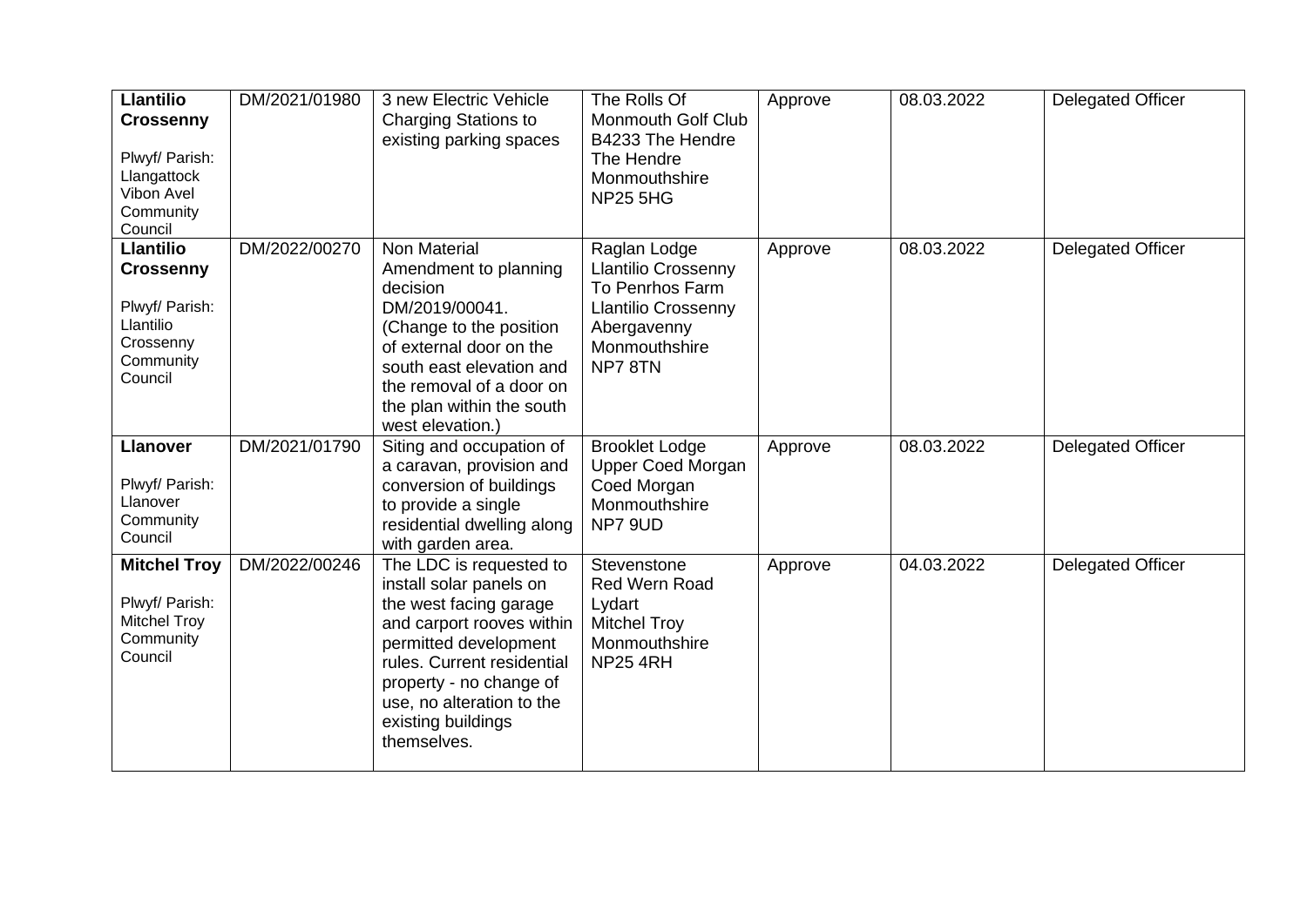| <b>Trellech</b><br><b>United</b><br>Plwyf/ Parish:<br>Trellech<br>United<br>Community<br>Council | DM/2022/00090 | Internal alterations and<br>rear two storey extension<br>to dwelling house.                                                                                 | <b>Llanwinney Farm</b><br>Llanwyny Road<br>Llangovan<br>Monmouth<br>Monmouthshire<br><b>NP25 4BU</b>                       | Approve | 08.03.2022 | <b>Delegated Officer</b> |
|--------------------------------------------------------------------------------------------------|---------------|-------------------------------------------------------------------------------------------------------------------------------------------------------------|----------------------------------------------------------------------------------------------------------------------------|---------|------------|--------------------------|
| <b>Trellech</b><br><b>United</b><br>Plwyf/ Parish:<br>Trellech<br>United<br>Community<br>Council | DM/2022/00121 | Pollard three Ash trees<br>exhibiting signs of Ash<br>dieback.                                                                                              | <b>Cider Press House</b><br><b>Chapel Road</b><br>Whitebrook<br>Monmouth<br>Monmouthshire<br><b>NP25 4TU</b>               | Approve | 03.03.2022 | <b>Delegated Officer</b> |
| <b>Usk</b><br>Plwyf/ Parish:<br>Usk Town<br>Council                                              | DM/2022/00173 | Proposed loft conversion<br>with side and rear<br>dormers to create<br>additional bedroom.                                                                  | 12 Conigar Crescent<br>Usk<br><b>NP15 1RX</b>                                                                              | Approve | 09.03.2022 | Delegated Officer        |
| Llangybi<br>Fawr<br>Plwyf/ Parish:<br>Llantrisant<br>Fawr<br>Community<br>Council                | DM/2019/01997 | Conversion of existing<br>historic barns into 4<br>dwellings plus the<br>rebuilding of existing<br>pole barn to form<br>garages with home<br>offices above. | Pentwyn Farm<br><b>Llanlowell To Red</b><br><b>Hill</b><br>Llanlowell<br>Usk<br>Monmouthshire<br><b>NP151LJ</b>            | Approve | 03.03.2022 | Delegated Officer        |
| <b>St Arvans</b><br>Plwyf/ Parish:<br>Tintern<br>Community<br>Council                            | DM/2021/02015 | Retention of rear south<br>elevation timber framed<br>balcony.                                                                                              | The Tump<br><b>Llanishen To Tintern</b><br>Cross<br><b>Trellech Grange</b><br>Chepstow<br>Monmouthshire<br><b>NP16 6QW</b> | Approve | 07.03.2022 | <b>Delegated Officer</b> |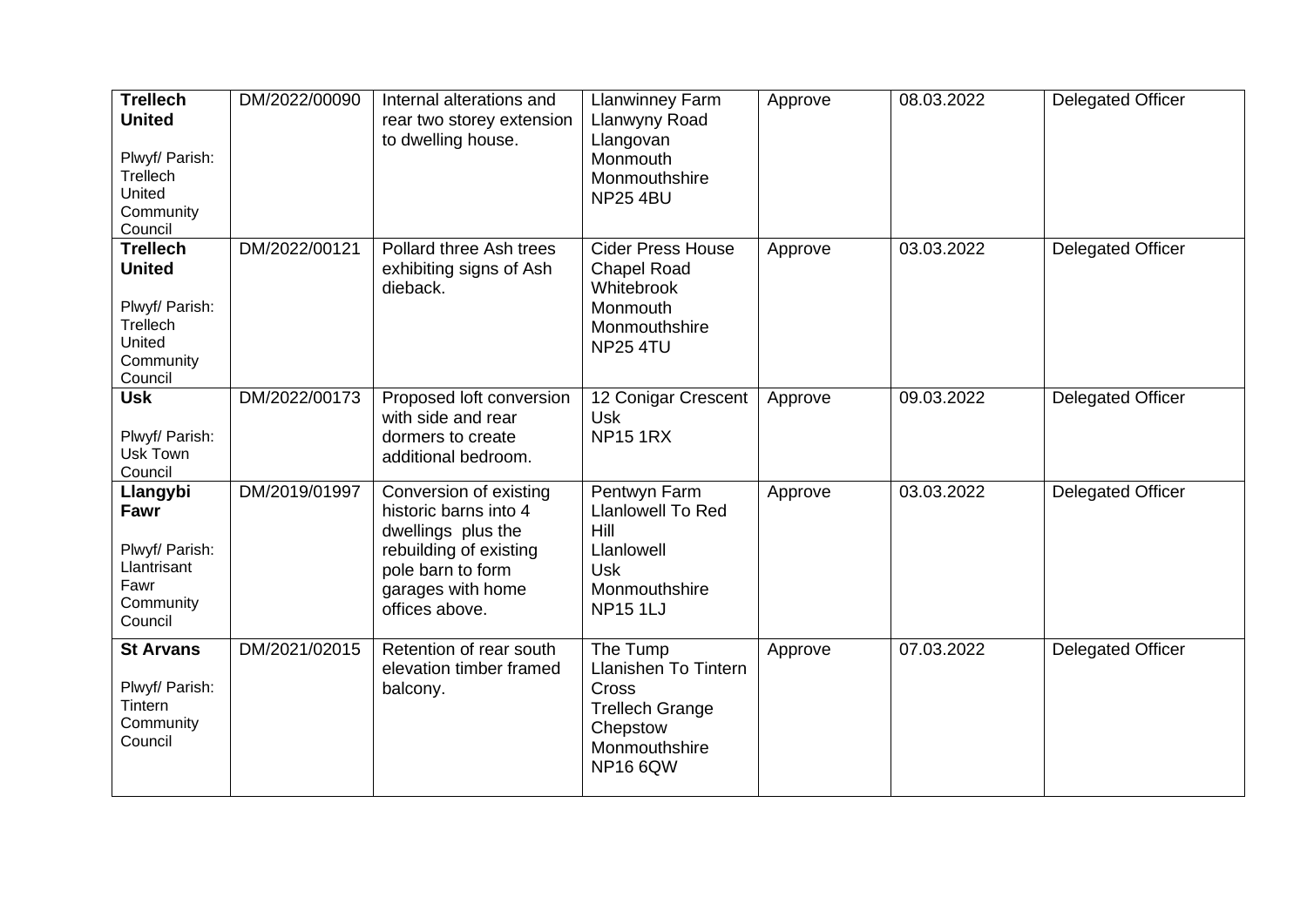| <b>St</b><br>Kingsmark<br>Plwyf/ Parish:<br>Chepstow<br><b>Town Council</b> | DM/2022/00068 | Single storey rear<br>extension.                                                                                                                                                                                               | 10 Ruffetts Close<br>Chepstow<br>Monmouthshire<br><b>NP16 5BP</b>        | Approve | 03.03.2022 | <b>Delegated Officer</b> |
|-----------------------------------------------------------------------------|---------------|--------------------------------------------------------------------------------------------------------------------------------------------------------------------------------------------------------------------------------|--------------------------------------------------------------------------|---------|------------|--------------------------|
| <b>St</b><br>Kingsmark<br>Plwyf/ Parish:<br>Chepstow<br><b>Town Council</b> | DM/2022/00217 | Erection of a single-<br>storey rear extension to<br>existing two-storey<br>detached house.                                                                                                                                    | 94 St Lawrence Park<br>Chepstow<br>Monmouthshire<br><b>NP16 6DQ</b>      | Approve | 07.03.2022 | <b>Delegated Officer</b> |
| <b>St</b><br>Kingsmark<br>Plwyf/ Parish:<br>Chepstow<br><b>Town Council</b> | DM/2022/00305 | Non Material<br>Amendment to planning<br>decision DM/2019/01919<br>(Exterior timber cladding<br>is vertical rather than<br>horizontal. Between patio<br>doors and window there<br>is a 300mm space for<br>structural reasons.) | <b>14 Ruffetts Close</b><br>Chepstow<br>Monmouthshire<br><b>NP16 5BP</b> | Approve | 07.03.2022 | <b>Delegated Officer</b> |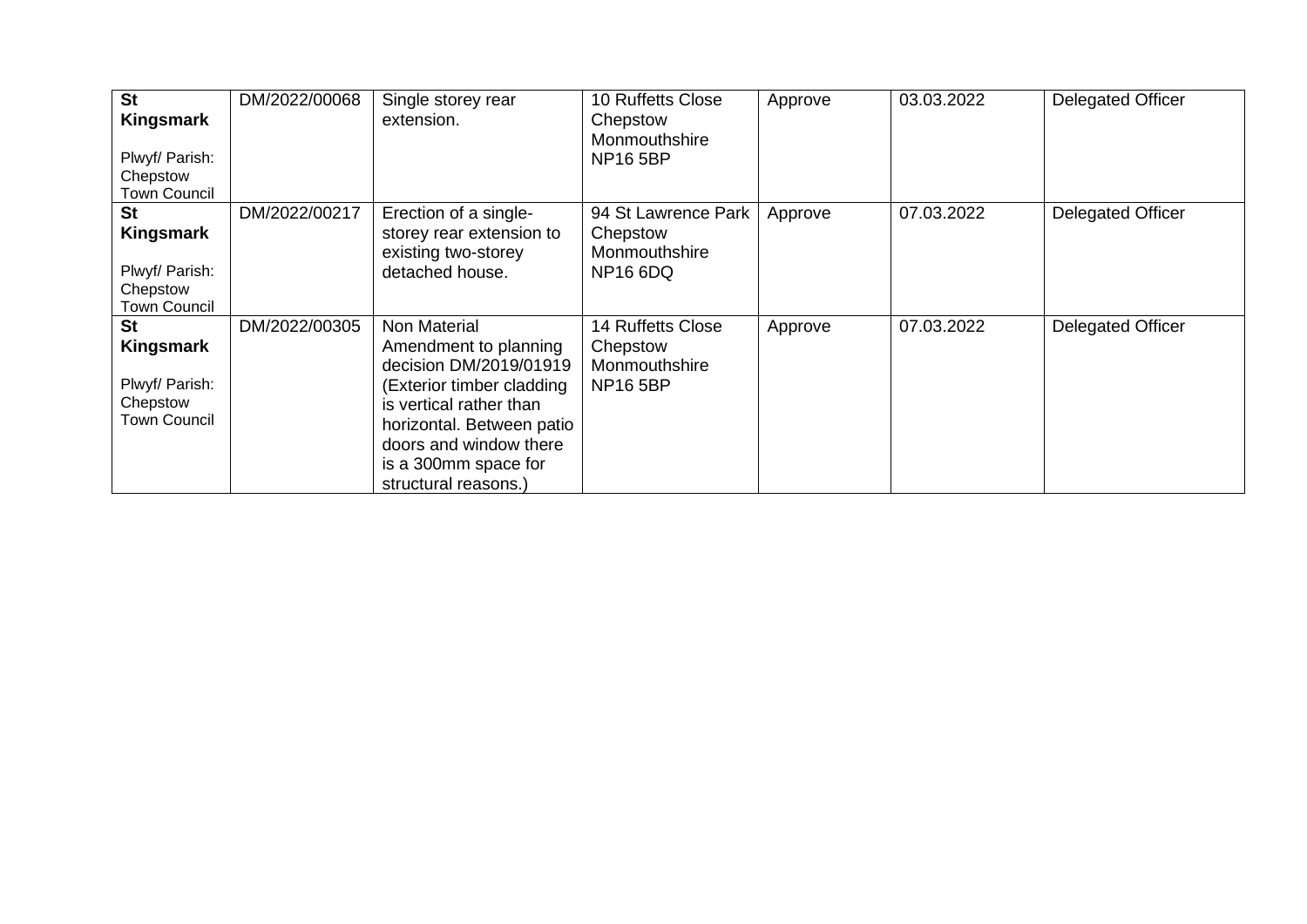| <b>St Marys</b>     | DM/2022/00209 | Non material                 | Sunnyside         | Approve | 04.03.2022 | Delegated Officer |
|---------------------|---------------|------------------------------|-------------------|---------|------------|-------------------|
|                     |               | amendments in relation       | Mount Pleasant    |         |            |                   |
| Plwyf/ Parish:      |               | to planning consent          | Chepstow          |         |            |                   |
| Chepstow            |               | DM/2021/00068                | <b>NP16 5PU</b>   |         |            |                   |
| <b>Town Council</b> |               | (changes to the design       |                   |         |            |                   |
|                     |               | and material selection for   |                   |         |            |                   |
|                     |               | the external stair           |                   |         |            |                   |
|                     |               | enclosure, as well as the    |                   |         |            |                   |
|                     |               | addition of separate         |                   |         |            |                   |
|                     |               | canopy over door) The        |                   |         |            |                   |
|                     |               | previous design was a        |                   |         |            |                   |
|                     |               | full enclosure of the stair, |                   |         |            |                   |
|                     |               | however, the proposed        |                   |         |            |                   |
|                     |               | revision keeps the stair     |                   |         |            |                   |
|                     |               | open, but adds               |                   |         |            |                   |
|                     |               | perforated steel panels      |                   |         |            |                   |
|                     |               | to prevent climbing but      |                   |         |            |                   |
|                     |               | retain a sense of            |                   |         |            |                   |
|                     |               | openness for the stair.      |                   |         |            |                   |
|                     |               | The canopy will be over      |                   |         |            |                   |
|                     |               | the landing and door to      |                   |         |            |                   |
|                     |               | provide some cover)          |                   |         |            |                   |
| <b>Thornwell</b>    | DM/2022/00103 | Entrance porch to front      | 45 Western Avenue | Approve | 04.03.2022 | Delegated Officer |
|                     |               | of property.                 | <b>Bulwark</b>    |         |            |                   |
| Plwyf/ Parish:      |               |                              | Chepstow          |         |            |                   |
| Chepstow            |               |                              | Monmouthshire     |         |            |                   |
| <b>Town Council</b> |               |                              | <b>NP16 5NN</b>   |         |            |                   |
|                     |               |                              |                   |         |            |                   |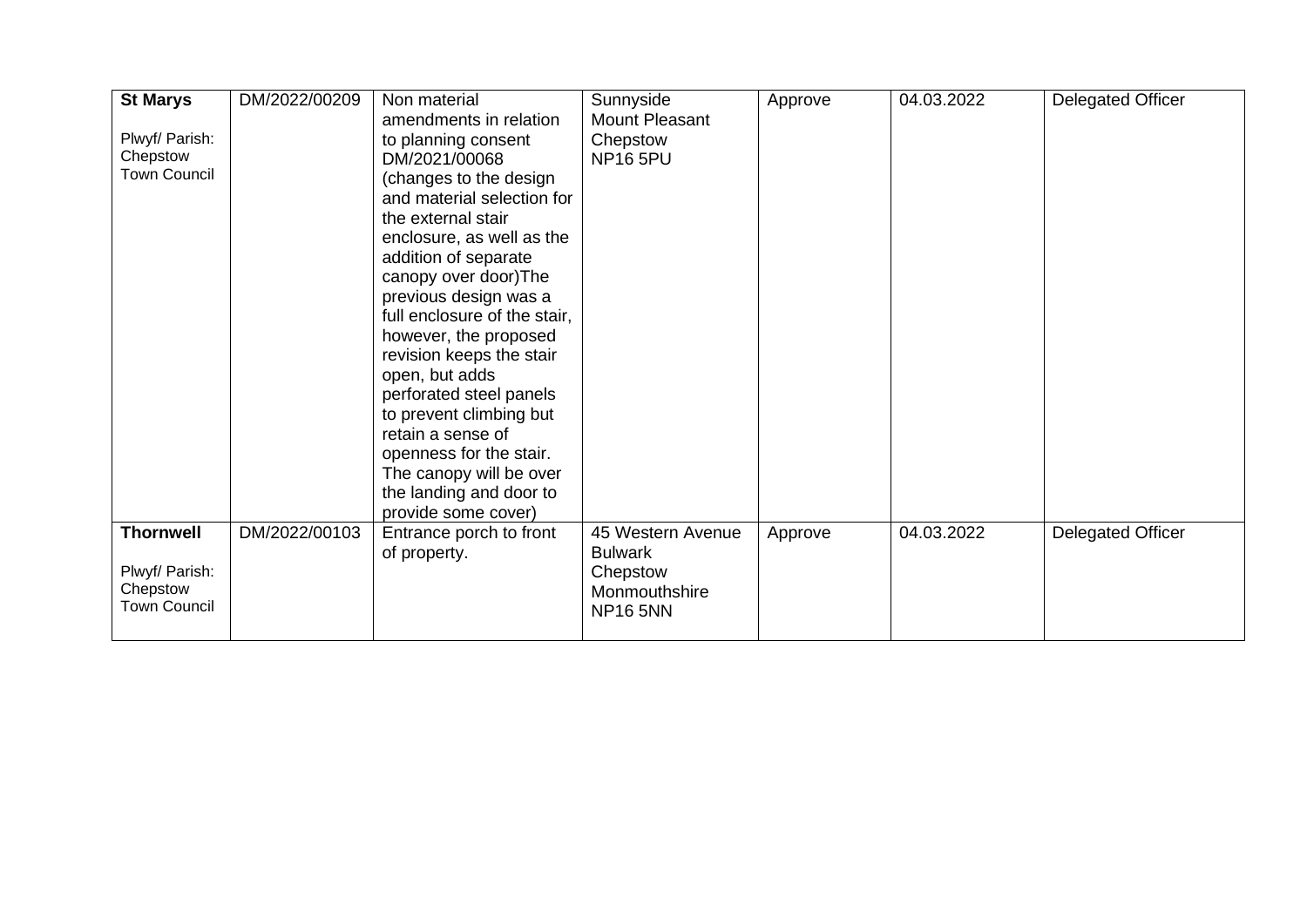| <b>Rogiet</b><br>Plwyf/ Parish:<br>Rogiet<br>Community<br>Council           | DM/2022/00287 | Convert existing loft<br>space into 2no.<br>bedrooms and a<br>bathroom. 2no dormer<br>windows and one velux<br>window to be<br>constructed at rear of<br>property, new access<br>staircase to be<br>constructed off existing<br>landing area to allow<br>access to loft space.<br>Installation of 1no. velux<br>window to front of<br>property | 16 Yew Tree Rise<br>Rogiet<br>Caldicot<br>Monmouthshire<br><b>NP26 3TJ</b>                                   | Approve | 04.03.2022 | <b>Delegated Officer</b> |
|-----------------------------------------------------------------------------|---------------|------------------------------------------------------------------------------------------------------------------------------------------------------------------------------------------------------------------------------------------------------------------------------------------------------------------------------------------------|--------------------------------------------------------------------------------------------------------------|---------|------------|--------------------------|
| <b>West End</b><br>Plwyf/ Parish:<br><b>Caldicot Town</b><br>Council        | DM/2021/02073 | Two storey side<br>extension and<br>conversion of garage to<br>playroom.                                                                                                                                                                                                                                                                       | 32 Goldfinch Close<br>Caldicot<br>Monmouthshire<br><b>NP26 5BX</b>                                           | Approve | 04.03.2022 | <b>Delegated Officer</b> |
| <b>Portskewett</b><br>Plwyf/ Parish:<br>Portskewett<br>Community<br>Council | DM/2022/00203 | NMA relating to planning<br>DM/2021/00849, Enable<br>to use original bricks -<br>brick match used to build<br>wall. Side wall has come<br>in 500mm (approx) from<br>original plan.                                                                                                                                                             | 92 Treetops<br>Portskewett<br>Caldicot<br>Monmouthshire<br><b>NP26 5RT</b>                                   | Approve | 07.03.2022 | <b>Delegated Officer</b> |
| <b>Devauden</b><br>Plwyf/ Parish:<br>Devauden<br>Community<br>Council       | DM/2021/01538 | Proposed construction of<br>outdoor swimming pool,<br>pool room and verandah.                                                                                                                                                                                                                                                                  | <b>Keepers House</b><br>B4293 Nex Common<br>To Cobblers Hill<br>Devauden<br>Monmouthshire<br><b>NP16 6NW</b> | Approve | 08.03.2022 | <b>Delegated Officer</b> |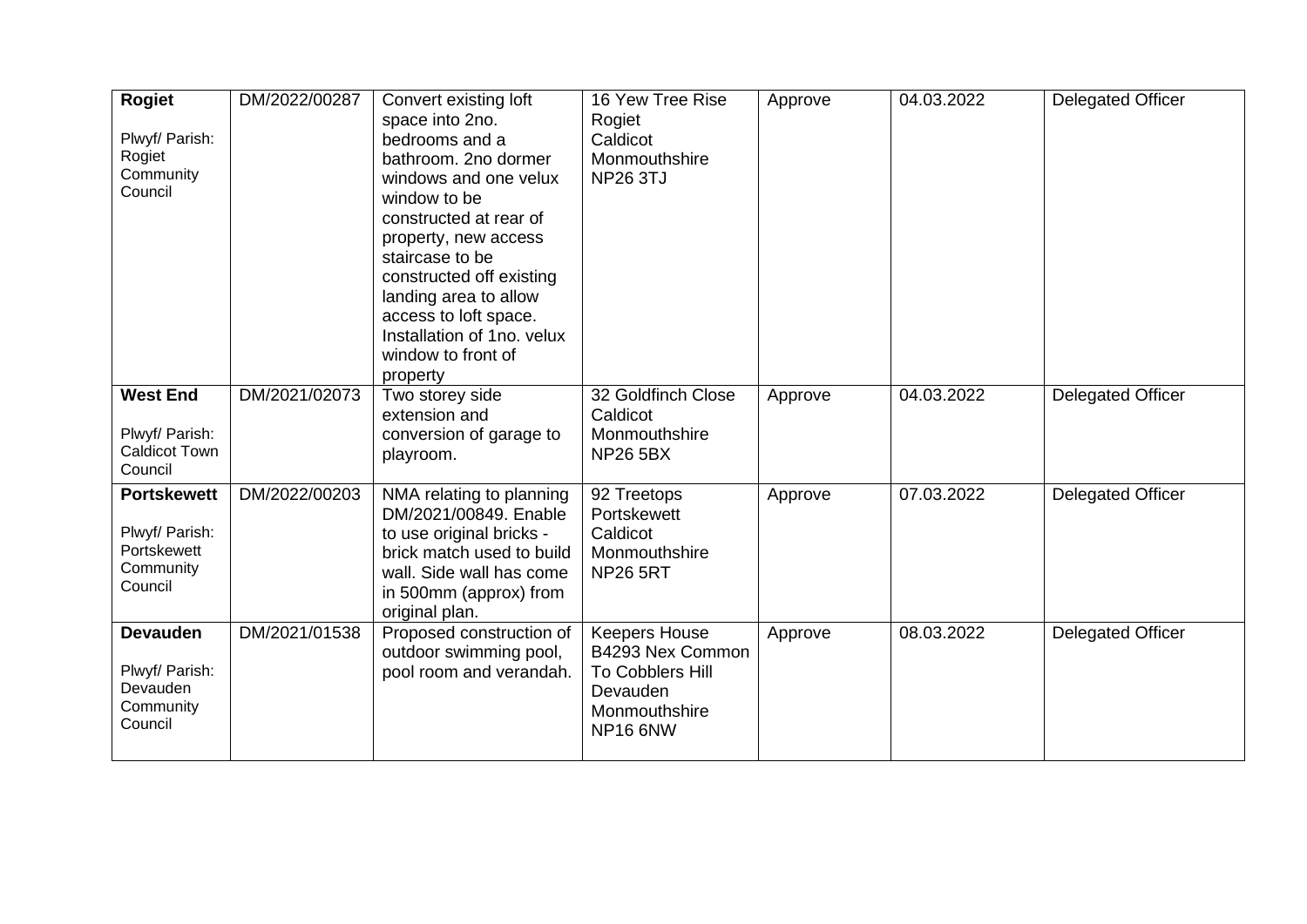| <b>Devauden</b><br>Plwyf/ Parish:<br>Llangwm<br>Community<br>Council                       | DM/2022/00168 | Biomass heating 60kw<br>biomass boiler with<br>300mm twin wall flue.                                                                                                                                                   | Capel Newydd<br>The Crosshands To<br>Old Quarry Road<br>Llansoy<br><b>Usk</b><br>Monmouthshire<br><b>NP15 1DE</b> | Approve | 08.03.2022 | <b>Delegated Officer</b> |
|--------------------------------------------------------------------------------------------|---------------|------------------------------------------------------------------------------------------------------------------------------------------------------------------------------------------------------------------------|-------------------------------------------------------------------------------------------------------------------|---------|------------|--------------------------|
| <b>Dixton With</b><br><b>Osbaston</b><br>Plwyf/ Parish:<br>Monmouth<br><b>Town Council</b> | DM/2021/01941 | Two storey extension<br>and associated internal<br>alterations.                                                                                                                                                        | 2 Charles Close<br>Monmouth<br>Monmouthshire<br><b>NP25 3JD</b>                                                   | Approve | 08.03.2022 | <b>Delegated Officer</b> |
| <b>Dixton With</b><br><b>Osbaston</b><br>Plwyf/ Parish:<br>Monmouth<br><b>Town Council</b> | DM/2021/02050 | Extensions to form utility<br>room and ground floor<br>accommodation for<br>extended family<br>members.                                                                                                                | 6 Monkswell Road<br>Monmouth<br>Monmouthshire<br><b>NP25 3PF</b>                                                  | Approve | 04.03.2022 | <b>Delegated Officer</b> |
| <b>Dixton With</b><br><b>Osbaston</b><br>Plwyf/ Parish:<br>Monmouth<br><b>Town Council</b> | DM/2022/00151 | Single storey extension<br>to rear of existing<br>dwelling (amendment to<br>planning decision<br>DM/2021/01240)                                                                                                        | 8 Berryfield Park<br>Monmouth<br>Monmouthshire<br><b>NP25 3DQ</b>                                                 | Approve | 07.03.2022 | <b>Delegated Officer</b> |
| <b>Drybridge</b><br>Plwyf/ Parish:<br>Monmouth<br><b>Town Council</b>                      | DM/2021/00393 | Discharge of conditions 3<br>and 4 of planning<br>consent DC/2016/00041<br>(Written Scheme of<br>Investigation for an<br>Archaeological Watching<br><b>Brief and Construction</b><br>Environmental<br>Management Plan) | <b>Wyebridge Street</b><br>Monmouth<br><b>NP35 3DL</b>                                                            | Approve | 04.03.2022 | <b>Delegated Officer</b> |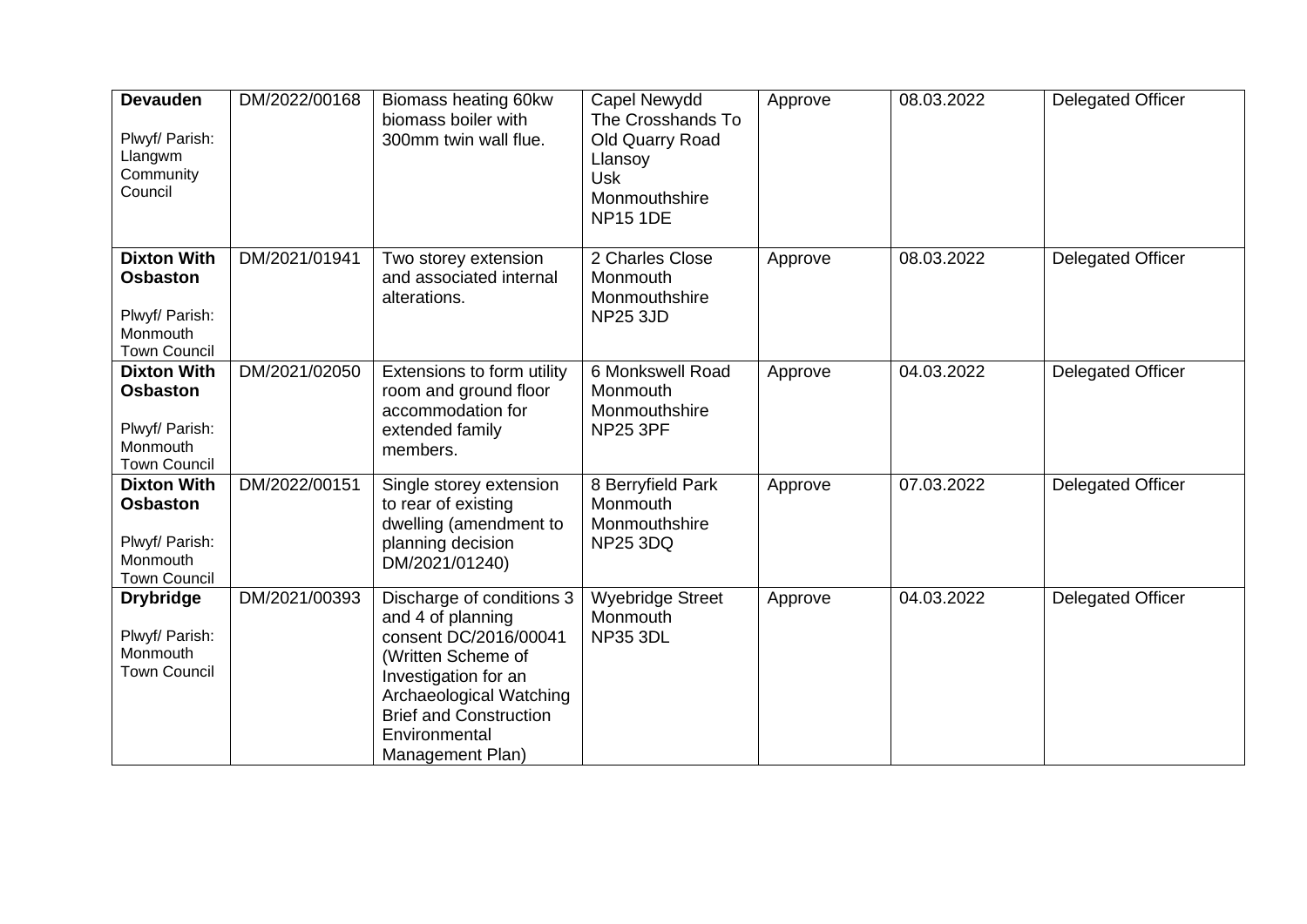| <b>Drybridge</b><br>Plwyf/ Parish:<br>Monmouth<br><b>Town Council</b>   | DM/2021/01208 | Renovation of shopfront.                                                                                                          | The Malthouse<br>10 - 14 St Mary's<br>Street<br>Monmouth<br>Monmouthshire<br><b>NP25 3DB</b> | Approve | 04.03.2022 | <b>Delegated Officer</b> |
|-------------------------------------------------------------------------|---------------|-----------------------------------------------------------------------------------------------------------------------------------|----------------------------------------------------------------------------------------------|---------|------------|--------------------------|
| <b>Drybridge</b><br>Plwyf/ Parish:<br>Monmouth<br><b>Town Council</b>   | DM/2021/01406 | Two storey rear<br>extension.                                                                                                     | 4 Rolls Avenue<br>Monmouth<br>Monmouthshire<br><b>NP25 5AY</b>                               | Approve | 04.03.2022 | <b>Delegated Officer</b> |
| <b>Drybridge</b><br>Plwyf/ Parish:<br>Monmouth<br><b>Town Council</b>   | DM/2022/00087 | Two storey side and<br>single storey rear<br>extensions to provide<br>kitchen day room, utility,<br>garage and master<br>bedroom. | 49 Rockfield Road<br>Monmouth<br>Monmouthshire<br><b>NP25 5BA</b>                            | Approve | 04.03.2022 | <b>Delegated Officer</b> |
| <b>Grofield</b><br>Plwyf/ Parish:<br>Abergavenny<br><b>Town Council</b> | DM/2022/00018 | Erection of single storey<br>garden shed/workshop<br>with accessible flat roof.                                                   | 20 Union Road East<br>Abergavenny<br>Monmouthshire<br>NP7 5UW                                | Refuse  | 03.03.2022 | <b>Delegated Officer</b> |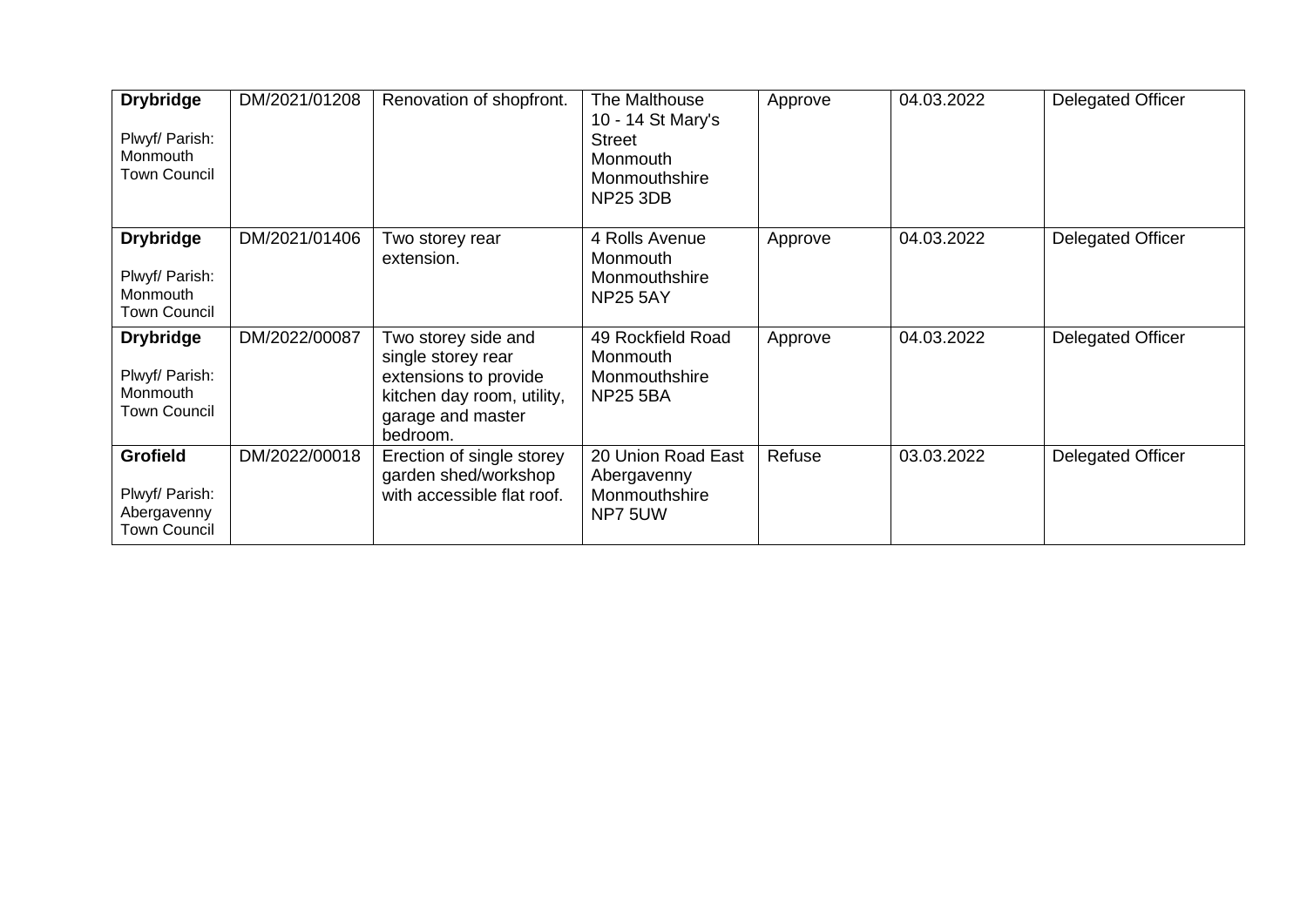| <b>The Elms</b>    | DM/2021/01985 | We soon wish to convert    | 16 Acacia Avenue         | Approve | 07.03.2022 | Delegated Officer        |
|--------------------|---------------|----------------------------|--------------------------|---------|------------|--------------------------|
|                    |               | it in to one property by   | Undy                     |         |            |                          |
| Plwyf/ Parish:     |               | creating access doors      | Caldicot                 |         |            |                          |
| Magor With         |               | though non structural      | Monmouthshire            |         |            |                          |
| Undy               |               | walls (plaster board with  | <b>NP26 3NQ</b>          |         |            |                          |
| Community          |               | insulation) possibly       |                          |         |            |                          |
| Council            |               | downstairs and upstairs.   |                          |         |            |                          |
|                    |               | From a birds eye view      |                          |         |            |                          |
|                    |               | the properties are in a    |                          |         |            |                          |
|                    |               | small cul-de-sac           |                          |         |            |                          |
|                    |               | consisting of 4 properties |                          |         |            |                          |
|                    |               | in total. Numbers 16 and   |                          |         |            |                          |
|                    |               | 14 are in a rectangular    |                          |         |            |                          |
|                    |               | block with the other two   |                          |         |            |                          |
|                    |               | properties staggered       |                          |         |            |                          |
|                    |               | forward. The foot print of |                          |         |            |                          |
|                    |               | the two buildings will not |                          |         |            |                          |
|                    |               | alter although in the      |                          |         |            |                          |
|                    |               | future we hope to add a    |                          |         |            |                          |
|                    |               | porch circa the centre of  |                          |         |            |                          |
|                    |               | the property 1m x 2m by    |                          |         |            |                          |
|                    |               | no more than 3m high.      |                          |         |            |                          |
| <b>Shirenewton</b> | DM/2021/01877 | Proposed single storey     | The Glyn                 | Approve | 04.03.2022 | <b>Delegated Officer</b> |
|                    |               | extension on side          | <b>Moynes Court</b>      |         |            |                          |
| Plwyf/ Parish:     |               | elevation to form new      | <b>Moynes Court Road</b> |         |            |                          |
| Mathern            |               | kitchen and dining room.   | Mathern                  |         |            |                          |
| Community          |               | Proposed first floor       | Chepstow                 |         |            |                          |
| Council            |               | extension to form          | Monmouthshire            |         |            |                          |
|                    |               | additional bedroom.        | <b>NP16 6HZ</b>          |         |            |                          |
|                    |               | Conversion of existing     |                          |         |            |                          |
|                    |               | external stores in         |                          |         |            |                          |
|                    |               | ancillary                  |                          |         |            |                          |
|                    |               | accommodation.             |                          |         |            |                          |